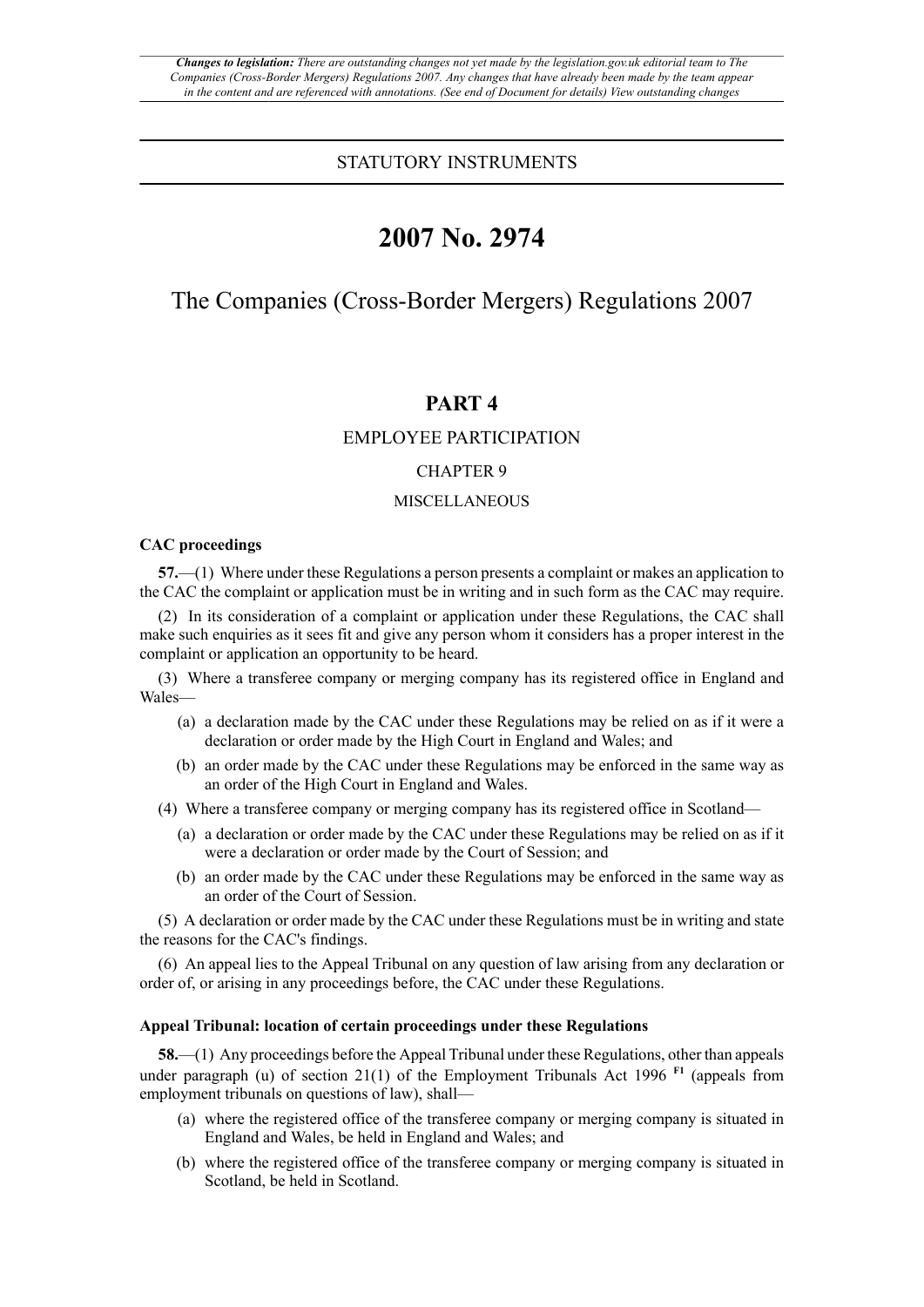- (2) In section 20(4) of the Employment Tribunals Act 1996 (the Appeal Tribunal)—
	- (a) for "2004 and" substitute "  $2004$ , "; and
	- (b) after "Regulations 2006" insert " and regulation 58(1) of the Companies (Cross-Border Mergers) Regulations 2007 ".
- <span id="page-1-0"></span>**[F1](#page-0-0)** [Section 21\(1\)](http://www.legislation.gov.uk/id/uksi/2007/2974/section/21/1) has been amended on a number of occasions to specify additional proceedings and claims to which the section applies.

#### **Appeal Tribunal: appeals from employment tribunals**

**59.** In section 21(1) of the Employment Tribunals Act 1996 (circumstances in which an appeal lies to the Appeal Tribunal from an employment tribunal)—

- (a) omit the word "or" at the end of paragraph (s); and
- (b) after paragraph (t), insert—

"or

(u) the Companies (Cross-Border Mergers) Regulations 2007.".

## **ACAS**

**60.**—(1) If on receipt of an application or complaint under these Regulations the CAC is of the opinion that it is reasonably likely to be settled by conciliation, it shall refer the application or complaint to the Advisory, Conciliation and Arbitration Service ("ACAS") and shall notify the applicant or complainant and any persons whom it considers have a proper interest in the application or complaint accordingly, whereupon ACAS shall seek to promote a settlement of the matter.

(2) If an application or complaint so referred is not settled or withdrawn and ACAS is of the opinion that further attempts at conciliation are unlikely to result in a settlement, it shall inform the CAC of its opinion.

- $(3)$  If—
	- (a) the application or complaint is not referred to ACAS; or
	- (b) ACAS informs the CAC of its opinion that further attempts at conciliation are unlikely to result in a settlement,

the CAC shall proceed to hear and determine the application or complaint.

## **Restrictions on contracting out: general**

**61.**—(1) Any provision in any agreement (whether an employee's contract or not) is void in so far as it purports—

- (a) to exclude or limit the operation of any provision of this Part of these Regulations other than a provision of Chapter 7 (protection for employees and members of special negotiating body) (but see regulation 62); or
- (b) to preclude a person from bringing any proceedings before the CAC, under any provision of this Part (other than a provision of that Chapter).

(2) Paragraph (1) does not apply to any agreement to refrain from continuing any proceedings referred to in sub-paragraph (b) of that paragraph made after the proceedings have been instituted.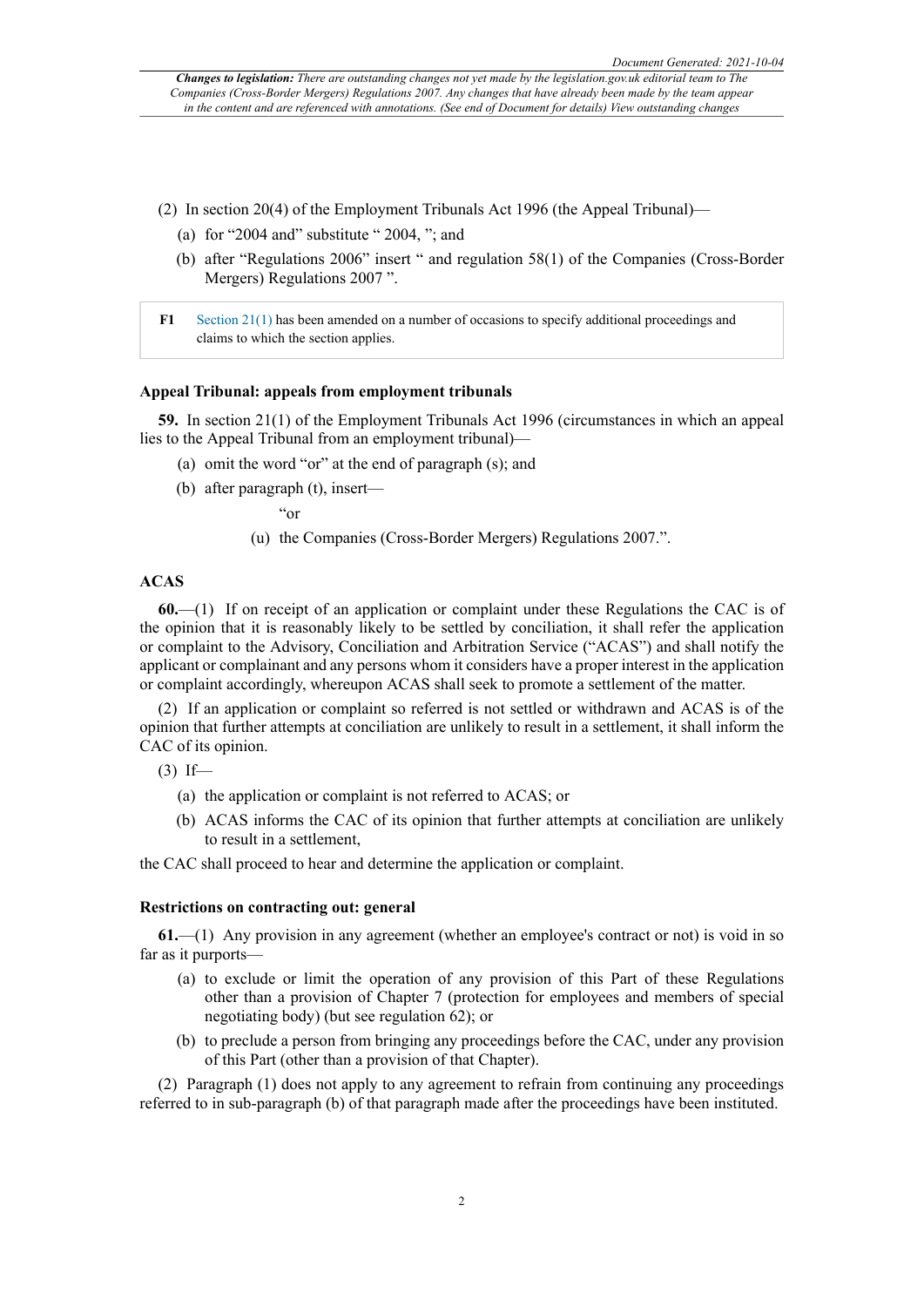### **Restrictions on contracting out: Chapter 7 of this Part**

**62.**—(1) Any provision in any agreement (whether an employee's contract or not) is void in so far as it purports—

- (a) to exclude or limit the operation of any provision of Chapter 7 of this Part of these Regulations; or
- <span id="page-2-0"></span>(b) to preclude a person from bringing any proceedings before an employment tribunal under that Chapter.

(2) Paragraph (1) does not apply to any agreement to refrain from instituting or continuing proceedings before an employment tribunal where a conciliation officer hastaken action under **[ [F2](#page-3-0)**any of sections 18A to 18C**]** of the Employment Tribunals Act 1996 (conciliation).

(3) Paragraph (1) does not apply to any agreement to refrain from instituting or continuing before an employment tribunal proceedings within section 18(1) of the Employment Tribunals Act 1996 if the conditions regulating **[ [F3](#page-3-1)**settlement**]** agreements under these Regulations are satisfied in relation to the agreement.

(4) For the purposes of paragraph (3) the conditions regulating  $\int_{0}^{F_4}$  settlement agreements are that—

- <span id="page-2-2"></span><span id="page-2-1"></span>(a) the agreement must be in writing;
- (b) the agreement must relate to the particular proceedings;
- (c) the employee must have received advice from a relevant independent adviser as to the terms and effect of the proposed agreement and, in particular, its effect on his ability to pursue his rights before an employment tribunal;
- (d) there must be in force, when the adviser gives the advice, a contract of insurance, or an indemnity provided for members of a profession or professional body, covering the risk of a claim by the employee in respect of loss arising in consequence of the advice;
- (e) the agreement must identify the adviser; and
- (f) the agreement must state that the conditions in sub-paragraphs (a) to (e) are satisfied.
- (5) A person is a relevant independent adviser for the purposes of paragraph  $(4)(c)$ 
	- (a) if he is a qualified lawyer;
	- (b) if he is an officer, official, employee or member of an independent trade union who has been certified in writing by the trade union as competent to give advice and authorised to do so on behalf of the trade union; or
	- (c) if he works at an advice centre (whether as an employee or as a volunteer) and has been certified in writing by the centre as competent to give advice and authorised to do so on behalf of the centre.

(6) But a person is not a relevant independent adviser for the purposes of paragraph  $(4)(c)$  in relation to the employee—

- (a) if he is, is employed by or is acting in the matter for the employer or an associated employer; or
- <span id="page-2-3"></span>(b) in the case of a person within paragraph  $(5)(b)$  or (c), if the trade union or advice centre is the employer or an associated employer.
- (7) In paragraph  $(5)(a)$ , a "qualified lawyer" means—
	- (a) as respects England and Wales, **[ [F5](#page-3-3)**a person who, for the purposes of the Legal Services Act 2007), is an authorised person in relation to an activity which constitutes the exercise of a right of audience or the conduct of litigation (within the meaning of that Act)**]**; and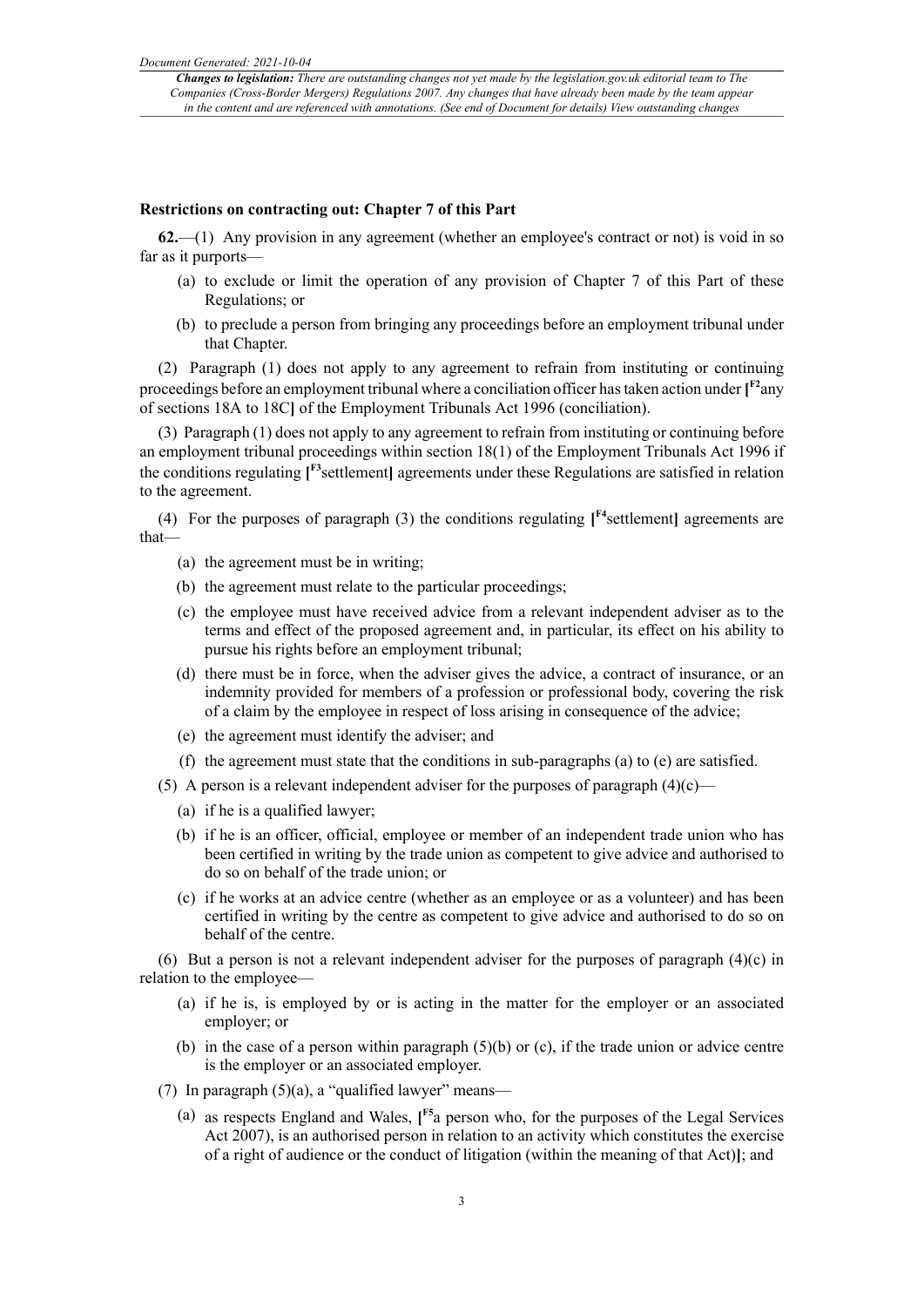<span id="page-3-6"></span>(b) as respects Scotland, an advocate (whether in practice as such or employed to give legal advice) or a solicitor who holds a practising certificate.

(8) A person shall be treated as being a qualified lawyer within paragraph  $(7)(a)$  if he is a Fellow of the Institute of Legal Executives **[ [F6](#page-3-4)**practising in a solicitor's practice (including a body recognised under section 9 of the Administration of Justice Act 1985)**]**.

- (9) For the purposes of paragraph (6) any two employers shall be treated as associated if—
	- (a) one is a company of which the other (directly or indirectly) has control; or
	- (b) both are companies of which a third person (directly or indirectly) has control,

and "associated employer" shall be construed accordingly.

<span id="page-3-7"></span>**[ [F7](#page-3-5)**(10) In the application of this regulation in relation to Northern Ireland, paragraphs (3) and (4) above shall have effect as if for "settlement agreements" there were substituted "compromise agreements".**]**

- <span id="page-3-0"></span>**[F2](#page-2-0)** Words in reg. 62(2) substituted (6.4.2014) by [The Enterprise and Regulatory Reform Act 2013](http://www.legislation.gov.uk/id/uksi/2014/386) [\(Consequential Amendments\) \(Employment\) Order 2014 \(S.I. 2014/386\),](http://www.legislation.gov.uk/id/uksi/2014/386) [art. 1,](http://www.legislation.gov.uk/id/uksi/2014/386/article/1) **[Sch. para. 51](http://www.legislation.gov.uk/id/uksi/2014/386/schedule/paragraph/51)**
- <span id="page-3-1"></span>**[F3](#page-2-1)** Word in reg. 62(3) substituted (30.8.2013) by [The Enterprise and Regulatory Reform Act 2013](http://www.legislation.gov.uk/id/uksi/2013/1956) [\(Consequential Amendments\) \(Employment\) Order 2013 \(S.I. 2013/1956\)](http://www.legislation.gov.uk/id/uksi/2013/1956), [art. 1](http://www.legislation.gov.uk/id/uksi/2013/1956/article/1), **[Sch. para. 13\(a\)](http://www.legislation.gov.uk/id/uksi/2013/1956/schedule/paragraph/13/a)**
- <span id="page-3-2"></span>**[F4](#page-2-2)** Word in reg. 62(4) substituted (30.8.2013) by [The Enterprise and Regulatory Reform Act 2013](http://www.legislation.gov.uk/id/uksi/2013/1956) [\(Consequential Amendments\) \(Employment\) Order 2013 \(S.I. 2013/1956\)](http://www.legislation.gov.uk/id/uksi/2013/1956), [art. 1](http://www.legislation.gov.uk/id/uksi/2013/1956/article/1), **[Sch. para. 13\(a\)](http://www.legislation.gov.uk/id/uksi/2013/1956/schedule/paragraph/13/a)**
- <span id="page-3-3"></span>**[F5](#page-2-3)** Words in reg. 62(7)(a) substituted (1.1.2010) by [The Legal Services Act 2007 \(Consequential](http://www.legislation.gov.uk/id/uksi/2009/3348) [Amendments\) Order 2009 \(S.I. 2009/3348\),](http://www.legislation.gov.uk/id/uksi/2009/3348) [arts. 2\(1\),](http://www.legislation.gov.uk/id/uksi/2009/3348/article/2/1) [23](http://www.legislation.gov.uk/id/uksi/2009/3348/article/23), **[Sch. 2](http://www.legislation.gov.uk/id/uksi/2009/3348/schedule/2)**
- <span id="page-3-4"></span>**[F6](#page-3-6)** Words in reg. 62(8) substituted (16.12.2009) by [The Legal Services Act 2007 \(Consequential](http://www.legislation.gov.uk/id/uksi/2009/3348) [Amendments\) Order 2009 \(S.I. 2009/3348\),](http://www.legislation.gov.uk/id/uksi/2009/3348) [arts. 2\(2\),](http://www.legislation.gov.uk/id/uksi/2009/3348/article/2/2) [22](http://www.legislation.gov.uk/id/uksi/2009/3348/article/22), **[Sch. 1](http://www.legislation.gov.uk/id/uksi/2009/3348/schedule/1)**
- <span id="page-3-5"></span>**[F7](#page-3-7)** Reg. 62(10) inserted (30.8.2013) by [The Enterprise and Regulatory Reform Act 2013 \(Consequential](http://www.legislation.gov.uk/id/uksi/2013/1956) [Amendments\) \(Employment\) Order 2013 \(S.I. 2013/1956\)](http://www.legislation.gov.uk/id/uksi/2013/1956), [art. 1](http://www.legislation.gov.uk/id/uksi/2013/1956/article/1), **[Sch. para. 13\(b\)](http://www.legislation.gov.uk/id/uksi/2013/1956/schedule/paragraph/13/b)**

## **Amendments to the Employment Act 2002**

**63.** In the Employment Act 2002 **[F8](#page-3-8)** at the end of each of the following Schedules—

- <span id="page-3-9"></span>(a) Schedule 3 (tribunal jurisdictions to which section 31 applies for adjustment of awards for non-completion of statutory procedure);
- (b) Schedule 4 (tribunal jurisdictions to which section 32 applies for complaints where the employee must first submit a statement of grievance to employer); and
- (c) Schedule 5 (tribunal jurisdictions to which section 38 applies in relation to proceedings where the employer has failed to give a statement of employment particulars),

there is inserted—

<span id="page-3-10"></span>"Regulation 51 of the Companies (Cross-Border Mergers) Regulations 2007 (detriment in relation to special negotiating body or employee participation)".

<span id="page-3-8"></span>**[F8](#page-3-9)** [2002 c.22](http://www.legislation.gov.uk/id/ukpga/2002/22).

#### **Amendments to the Employment Appeal Tribunal Rules 1993**

**64.**—(1) In rule 2(1) of the Employment Appeal Tribunal Rules **[F9](#page-4-0)** 1993, after " "the Information and Consultation Regulations" means the Information and Consultation of Employees Regulations 2004;" insert—

""the 2007 Regulations" means the Companies (Cross-Border Mergers) Regulations 2007;".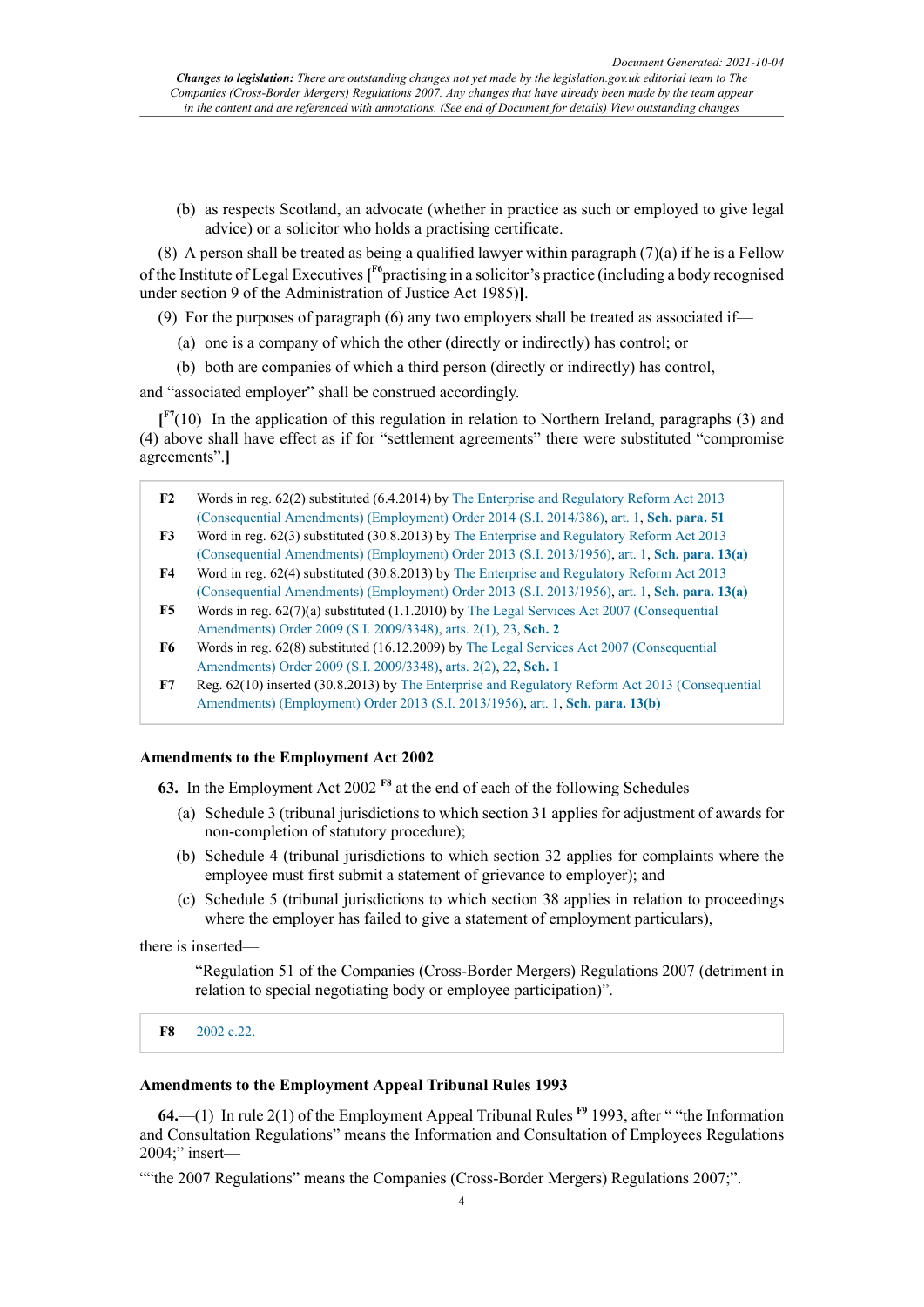*Changes to legislation: There are outstanding changes not yet made by the legislation.gov.uk editorial team to The Companies (Cross-Border Mergers) Regulations 2007. Any changes that have already been made by the team appear* in the content and are referenced with annotations. (See end of Document for details) View outstanding changes

(2) In rules  $3(1)(d)$ ,  $3(3)(d)$ ,  $4(1)(e)$ ,  $5(c)$  and  $7(1)(e)$ , after "or regulation 35(6) of the Information and Consultation Regulations" insert " or regulation 57(6) of the 2007 Regulations ".

(3) In rule 16AA after "or regulation 22(6) of the Information and Consultation Regulations" insert " or regulation 53(6) of the 2007 Regulations " and after "regulation 33(4) of the 2004 Regulations or regulation 22(4) of the Information and Consultation Regulations" insert " or regulation 53(4) of the 2007 Regulations ".

(4) In rules 26 and 31(1)(c) omit "or" before "regulation 22 of the Information and Consultation Regulations" and after insert " or regulation 53 the 2007 Regulations ".

(5) In the Schedule, on the Heading of Form 1A, omit "or" before "regulation 35(6) of the Information and Consultation Regulations" and after insert " or regulation 57(6) of the Companies (Cross-Border Mergers) Regulations 2007 ".

- (6) In the Schedule—
	- (a) on the Heading of Form 4B, in the heading, after "regulation 22 of the Information and Consultation Regulations" insert " or regulation 53 of the Companies (Cross-Border Mergers) Regulations 2007 "; and
	- (b) in paragraph 5, after "regulation 22 of the Information and Consultation Regulations" and before "(*delete which does not apply)*." insert " or regulation 53 of the Companies (Cross-Border Mergers) Regulations 2007 ".

<span id="page-4-0"></span>**[F9](#page-3-10)** [S.I. 1993/2854.](http://www.legislation.gov.uk/id/uksi/1993/2854)